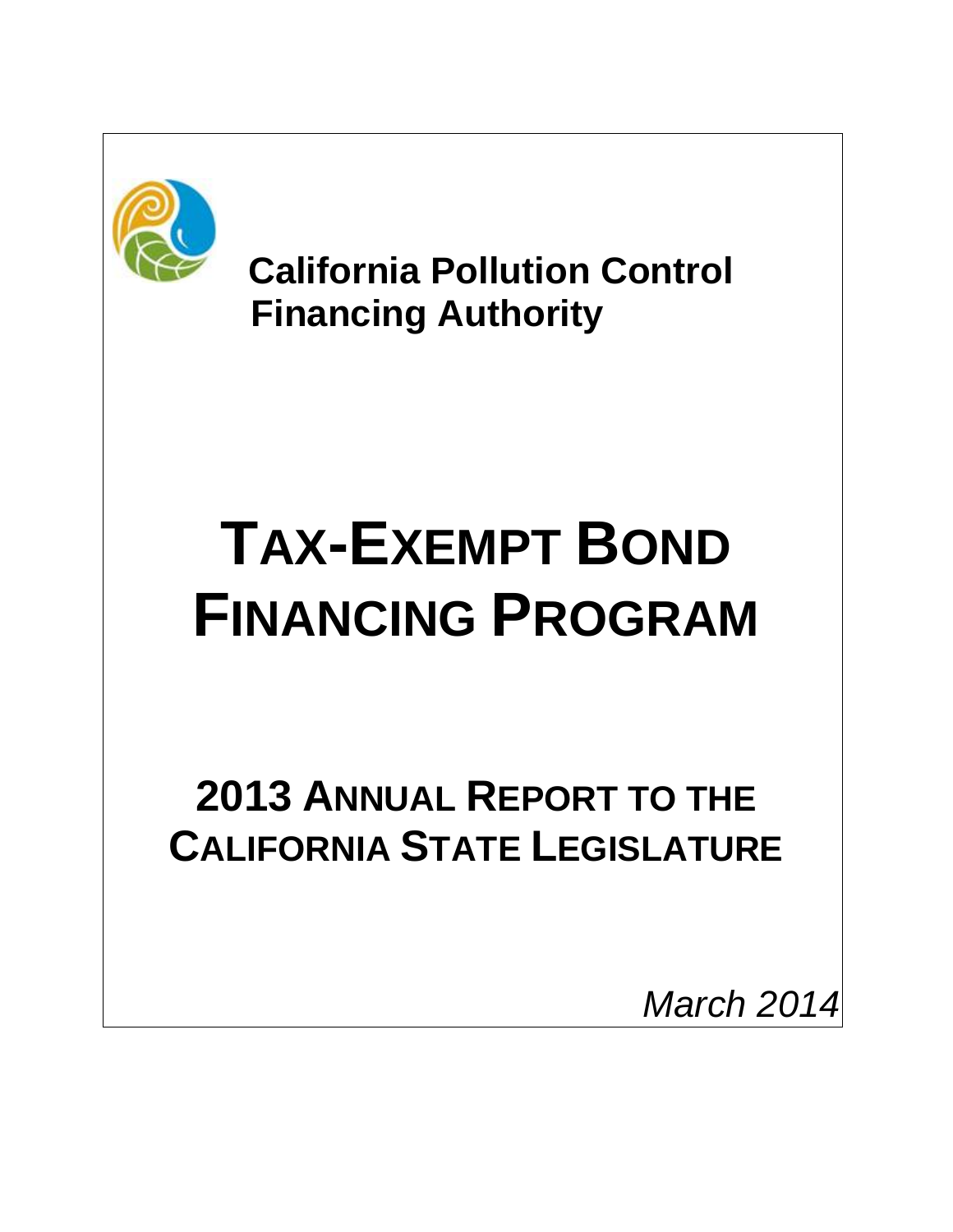About the California Pollution Control Financing Authority:

Mission Statement: Committed to stimulating local economies in California by delivering innovative financing for projects that protect and restore the environment and making capital more accessible to small businesses.

The California Pollution Control Financing Authority (CPCFA) provides California businesses with a reasonable method of financing pollution control facilities and fosters compliance with government imposed environmental standards and requirements. Over the last forty years CPCFA has evolved to meet California's needs as follows:

- For solid waste, recycling, water and wastewater projects through its Tax-Exempt Bond Program.
- For small businesses through the California Capital Access Program and other financing initiatives.
- With the reuse and redevelopment of brownfields through the California Recycle Underutilized Sites Program.
- With financial assistance to cities and counties in their community planning and development efforts through the Sustainable Communities Grant and Loan Program.

CPCFA consists of:

Bill Lockyer, Chair *State Treasurer*

John Chiang *State Controller*

Michael Cohen *Director of Finance*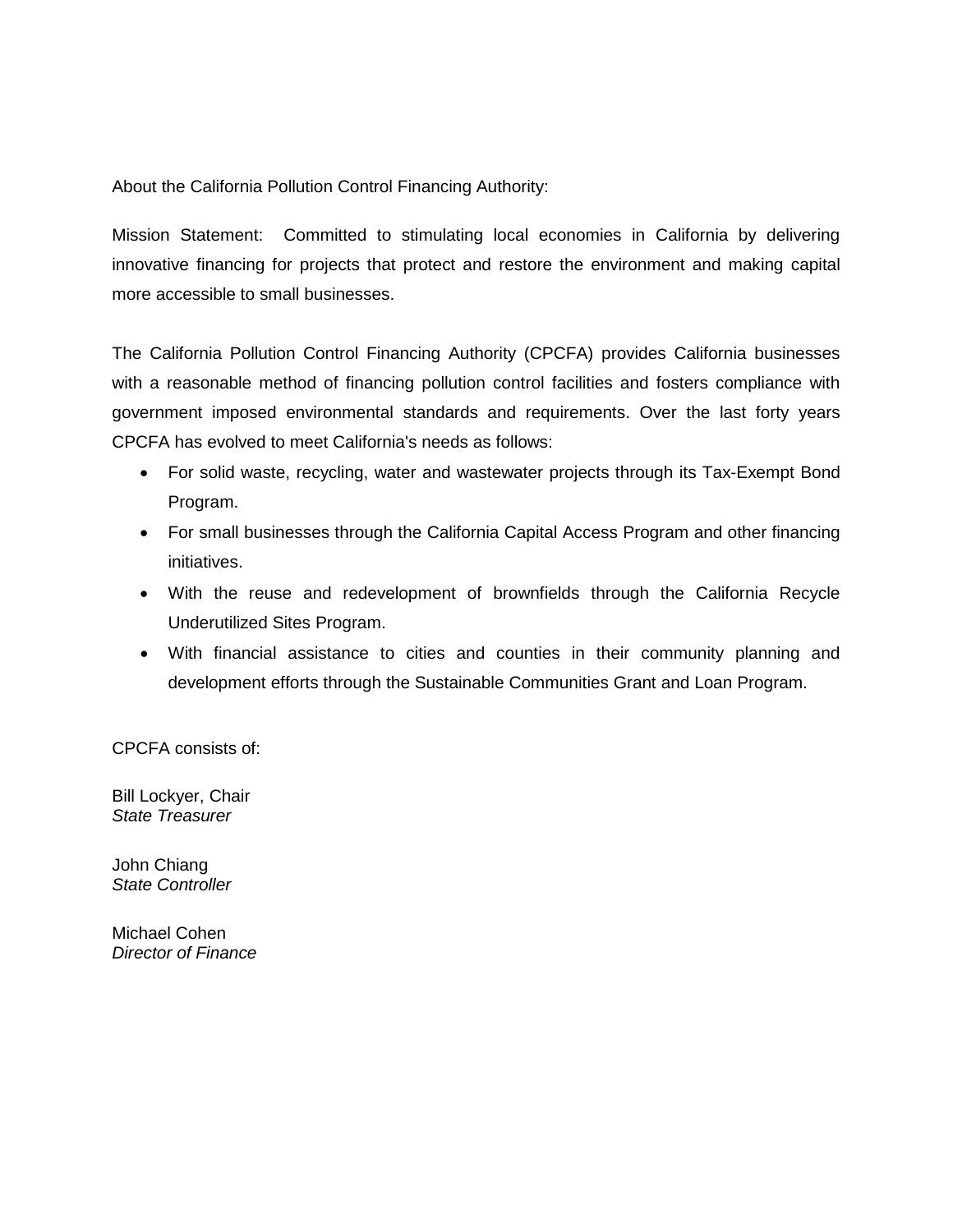#### **Table of Contents**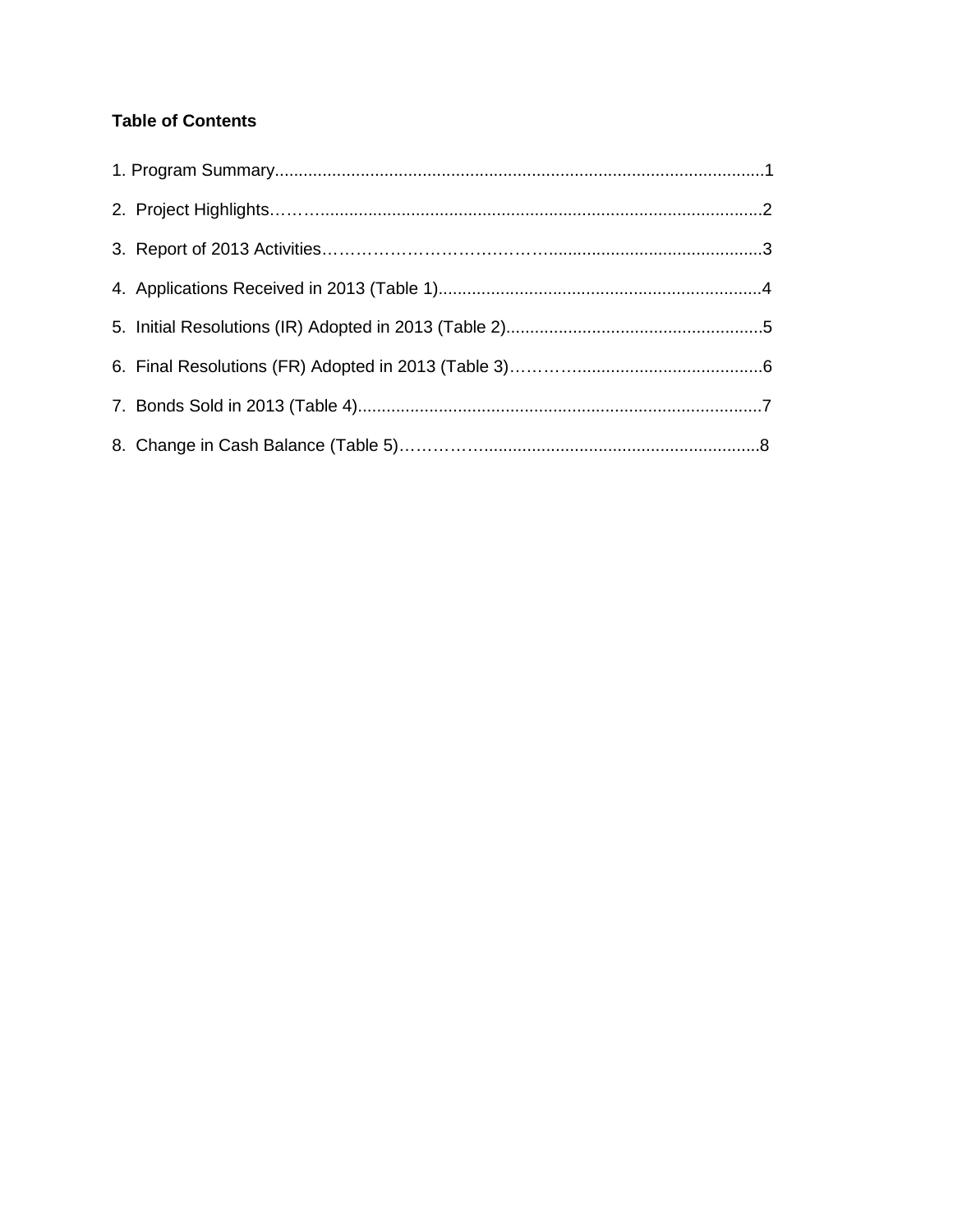# **Pollution Control Tax-Exempt Bond Financing Program 2013 Annual Report**

# **PROGRAM SUMMARY**

The Pollution Control Tax-Exempt Bond Financing Program (the "Program") stimulates environmental cleanup, economic development and job growth throughout the state of California. The Program allows California businesses to meet their growth and capital needs by providing access to low-cost financing through private activity tax-exempt bonds that provide qualified borrowers with lower interest borrowing costs than conventional financing.

In addition, CPCFA maintains a Small Business Assistance Fund (SBAF) to pay for qualified costs of issuance of tax-exempt bonds issued on behalf of certain small businesses. The assistance reduces the net cost of financing tax-exempt bonds for small businesses. SBAF can pay for letter of credit fees, transaction fees and other costs associated with the issuance of bonds.

CPCFA staff has chosen a project from calendar year 2013 which highlights the environmental benefits being achieved in the State of California using tax-exempt financing.

An affiliated group of companies, GreenWaste Recovery, Inc., Zanker Road Resource Management, Ltd., and GreenWaste and Zanker's wholly-owned subsidiary, Zero Waste Energy Development Company LLC applied to CPCFA as co-applicants to finance Zero Waste's anaerobic digestion facility in San Jose, which is currently the world's largest dry fermentation anaerobic digester. Zero Waste held the Grand Opening of its facility on November 22, 2013. The note issue also refunded and consolidated several prior bonds issued by CPCFA.

<sup>1</sup>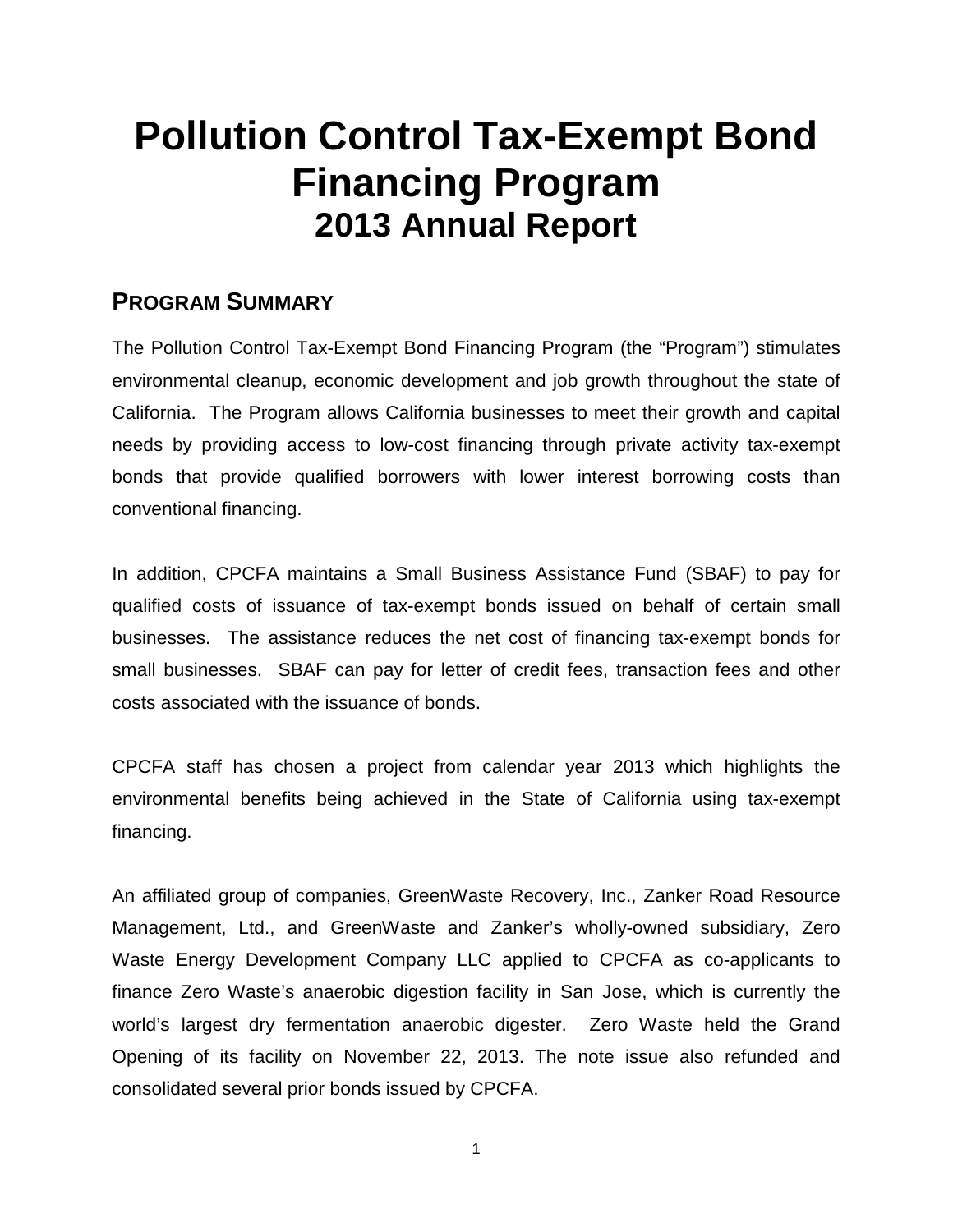## **PROJECT HIGHLIGHTS**

**GreenWaste Recovery, Inc., Zanker Road Resource Management, Ltd., and Zero Waste Energy Development Company LLC Issued Bonds worth \$103 million for a Dry Fermentation Anaerobic Digester and the Refunding of Prior Bonds**

GreenWaste Recovery, Inc. and Zanker Road Resource Management, Ltd. were incorporated in San Jose, California in 1991 and 1984, respectively. GreenWaste and Zanker are each 50 percent shareholders in Zero Waste Energy Development Company LLC which was formed in 2009. GreenWaste and Zanker provide refuse collection, recycling and disposal services in Santa Clara, Santa Cruz and Sacramento Counties. Zero Waste provides waste to energy and composting services in Santa Clara County.



The Zero Waste anaerobic digestion facility is currently the largest dry fermentation anaerobic digester in the world, and meets the standards for LEED Gold Certification. Construction of the facility created 250 green jobs and the facility assists California's AB32 mandates by diverting almost 85 percent of organic waste from landfills. The facility is designed to process up to 90,000 tons of organic waste per year. The technologically advanced process is expected to produce 30,000 tons per year of high-quality compost to enrich soils, as well as renewable biogas to provide up to 1.6 MW of on-site power. Thus, the facility itself anticipates generating and operating on 100% clean, renewable energy.



(Above) Zero Waste facility/operations in San Jose, CA.

CPCFA issued tax-exempt revenue notes for the three companies on November 6, 2013 for a combined total amount of \$103,025,000 to finance site improvements, equipment and vehicles purchases for the GreenWaste and Zanker operations; the completion of the Zero Waste facility; and to refund six prior bonds issued by CPCFA for the companies.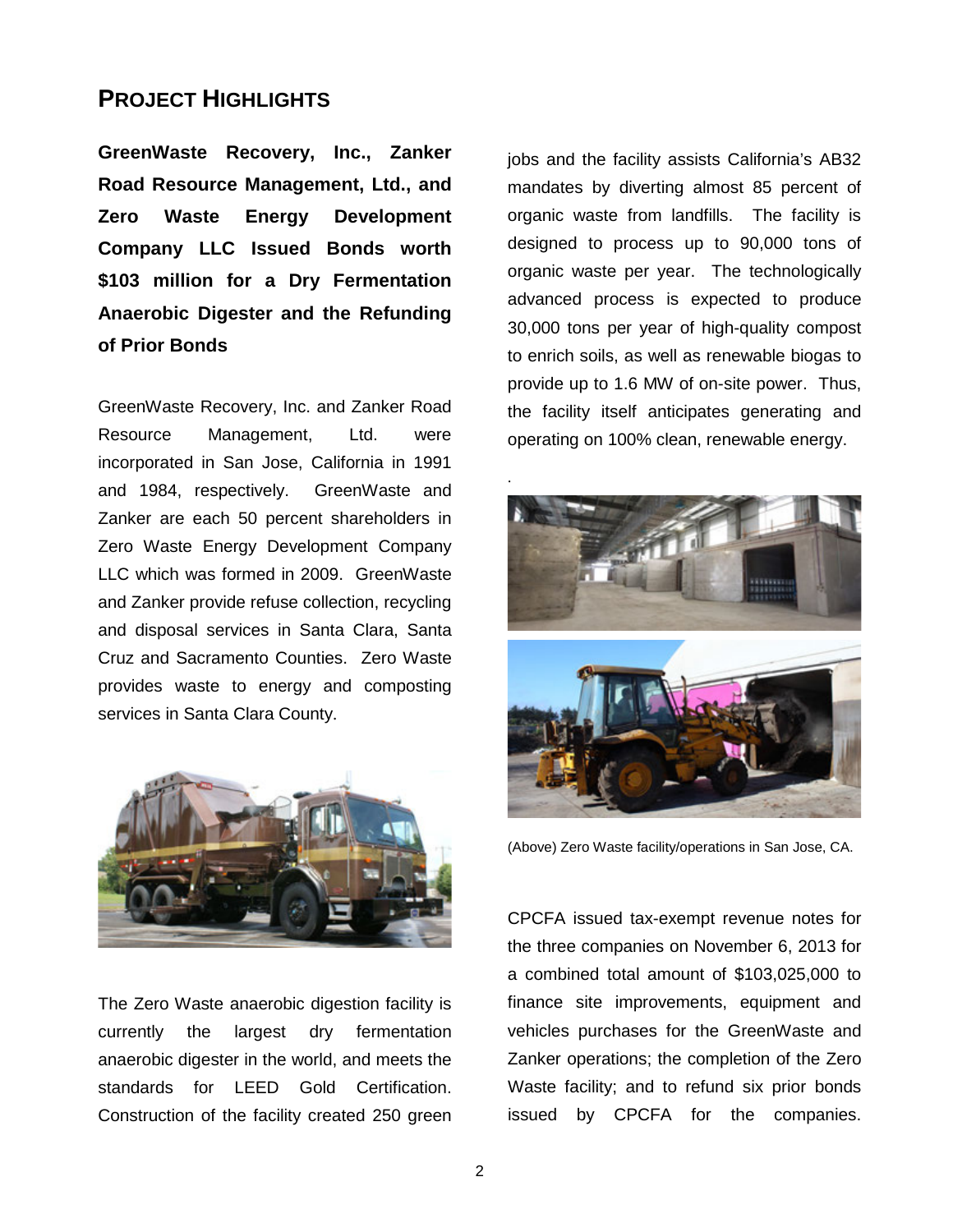# **REPORT OF 2013 ACTIVITIES**

This report of activities for the California Pollution Control Tax-Exempt Bond Financing Program is submitted pursuant to Health and Safety Code Section 44538 for the calendar year ending December 31, 2013.

#### **1. APPLICATIONS RECEIVED**

Authority staff received 7 new applications for a total dollar amount of \$146,235,000. (See [Table 1\)](#page-6-0)

#### **2. INITIAL RESOLUTIONS ADOPTED**

The Authority took initial action on 8 applications for a total dollar amount of \$161,235,000. (See [Table 2\)](#page-7-0)

#### **3. FINAL RESOLUTIONS ADOPTED**

The Authority took final action to approve the sale of bonds on 1 application for a total dollar amount of \$103,025,000. (See [Table 3\)](#page-8-0)

#### **4. BONDS SOLD**

The Authority sold 1 tax-exempt bond issue for a total of \$103,025,000. (See [Table 4\)](#page-9-0)

#### **5. PROJECTED NEEDS AND REQUIREMENTS FOR 2014**

The Authority has sufficient funds to operate its programs for the coming year and has no need for General Fund assistance.

#### **6. ANALYSIS OF CHANGE IN CASH BALANCE FOR FISCAL YEAR ENDED JUNE 30, 2013.**

The Authority's cash balance for fiscal year 2012/2013 increased by \$3,921,243. The Authority's ending balance for fiscal year 2012/2013 is \$31,004,311. (See [Table 5\)](#page-10-0)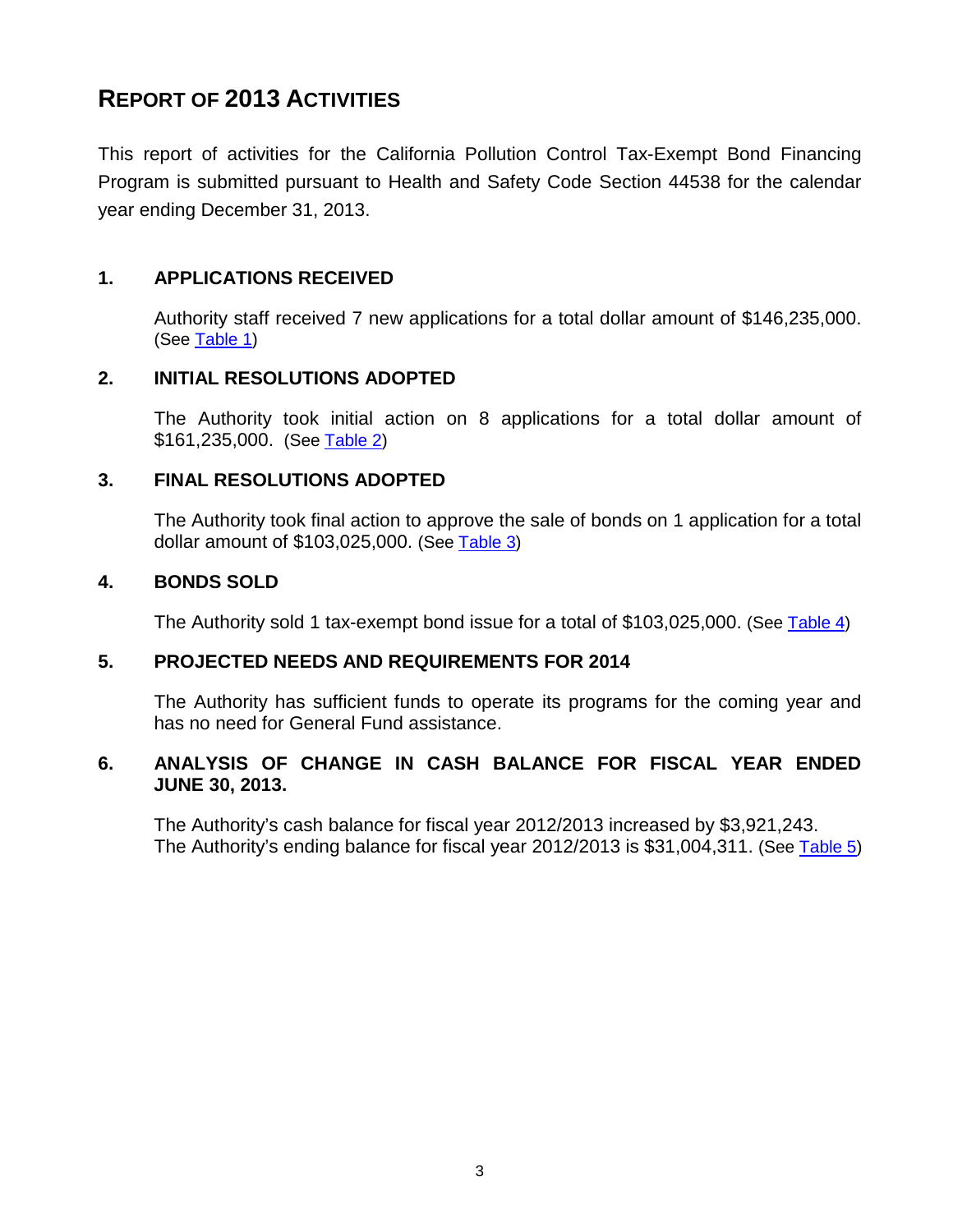#### **Table 1**

# **CALIFORNIA POLLUTION CONTROL FINANCING AUTHORITY**

## **APPLICATIONS RECEIVED IN 2013**

<span id="page-6-0"></span>

| APPL. | <b>DATE</b>         |                                                                                                                            | <b>PROJECT</b> |               |
|-------|---------------------|----------------------------------------------------------------------------------------------------------------------------|----------------|---------------|
|       | <b>NO. RECEIVED</b> | <b>APPLICANT NAME</b>                                                                                                      | <b>TYPE</b>    | <b>AMOUNT</b> |
|       |                     |                                                                                                                            |                |               |
| 866   | 01/22/2013          | <b>Garden City Sanitation</b>                                                                                              | SWD*           | \$8,905,000   |
| 867   | 01/22/2013          | CR&R, Incorporated                                                                                                         | <b>SWD</b>     | \$22,000,000  |
| 868   | 02/12/2013          | Solid Wastes of Willits, Inc.                                                                                              | <b>SWD</b>     | \$1,000,000   |
| 869   | 06/14/2013          | Arakelian Enterprises, Inc.                                                                                                | <b>SWD</b>     | \$35,000,000  |
| 870   | 06/20/2013          | KVB, Inc.                                                                                                                  | <b>SWD</b>     | \$17,500,000  |
| 871   | 07/12/2013          | GreenWaste Recovery, Inc.<br>Zanker Road Resources Management, Ltd.<br>Zero Waste Energy Development Company<br><b>LLC</b> | <b>SWD</b>     | \$38,000,000  |
| 872   | 08/16/2013          | Zerep Management Corporation                                                                                               | <b>SWD</b>     | \$23,830,000  |
|       |                     | TOTAL:                                                                                                                     |                | \$146,235,000 |

\* Solid Waste Disposal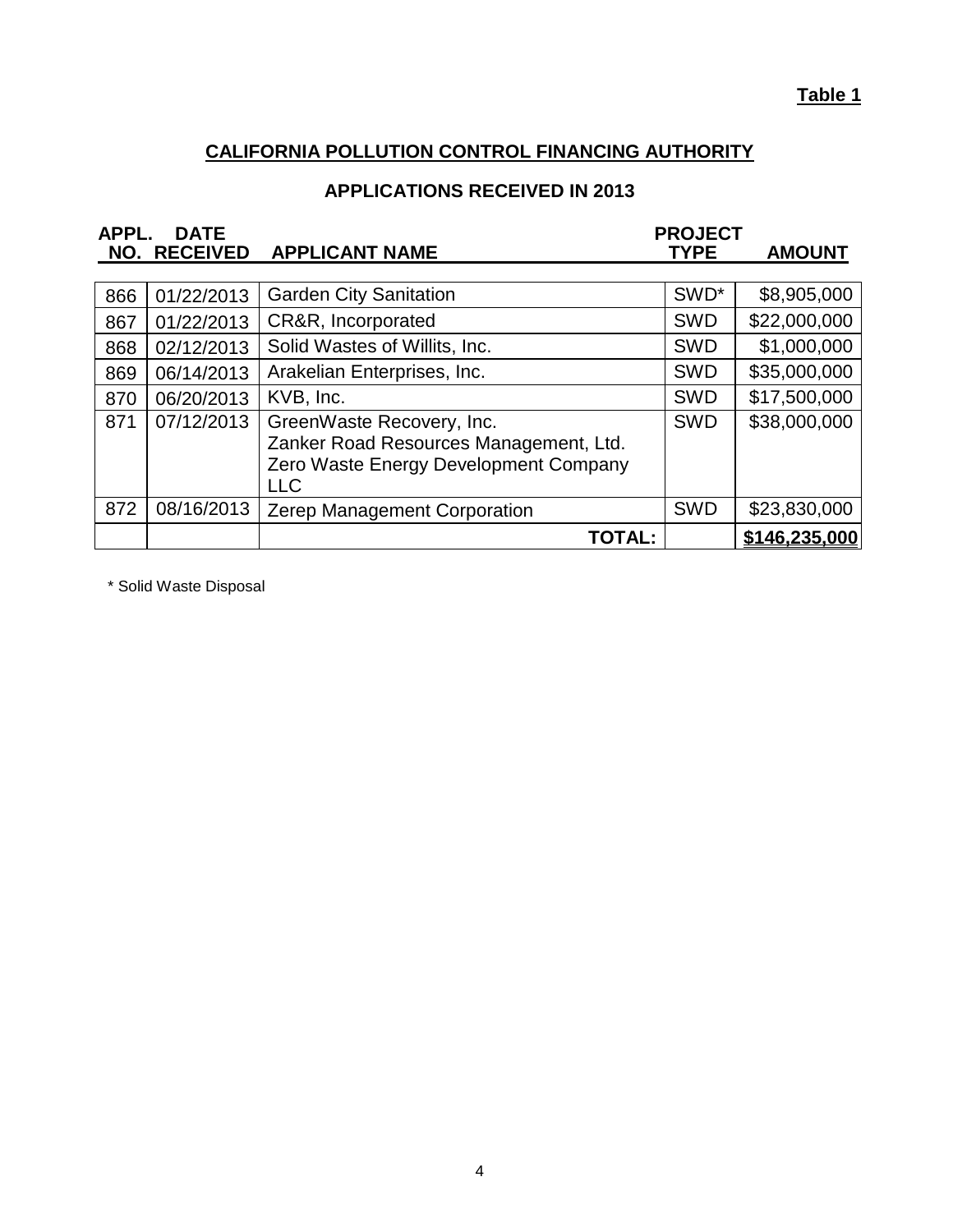### **CALIFORNIA POLLUTION CONTROL FINANCING AUTHORITY**

# **INITIAL RESOLUTIONS (IR) ADOPTED IN 2013**

<span id="page-7-0"></span>

| IR    | <b>DATE</b>                |                                                  | <b>PROJECT</b> |               |
|-------|----------------------------|--------------------------------------------------|----------------|---------------|
| NO.   |                            | APPROVED APPLICANT NAME                          | <b>TYPE</b>    | <b>AMOUNT</b> |
|       |                            |                                                  |                |               |
| 13-01 |                            | $ 01/15/2013 $ Menlo Energy, LLC                 | SWD*           | \$15,000,000  |
|       |                            | 13-02 02/19/2013 Garden City Sanitation, Inc.    | <b>SWD</b>     | \$8,905,000   |
|       |                            | 13-03 02/19/2013 CR&R, Incorporated              | <b>SWD</b>     | \$22,000,000  |
|       |                            | 13-04 03/19/2013 Solid Wastes of Willits         | <b>SWD</b>     | \$1,000,000   |
|       |                            | 13-05   07/16/2013   Arakelian Enterprises, Inc. | <b>SWD</b>     | \$35,000,000  |
|       | 13-06 07/16/2013 KVB, Inc. |                                                  | <b>SWD</b>     | \$17,500,000  |
| 13-07 |                            | 08/20/2013 GreenWaste Recovery, Inc.             | <b>SWD</b>     | \$38,000,000  |
|       |                            | Zanker Road Resource Management, Ltd.            |                |               |
|       |                            | Zero Waste Energy Development Company            |                |               |
|       |                            | <b>LLC</b>                                       |                |               |
| 13-08 |                            | 09/17/2013   Zerep Management Corporation        | <b>SWD</b>     | \$23,830,000  |
|       |                            | <b>TOTAL:</b>                                    |                | \$161,235,000 |

 **\***Solid Waste Disposal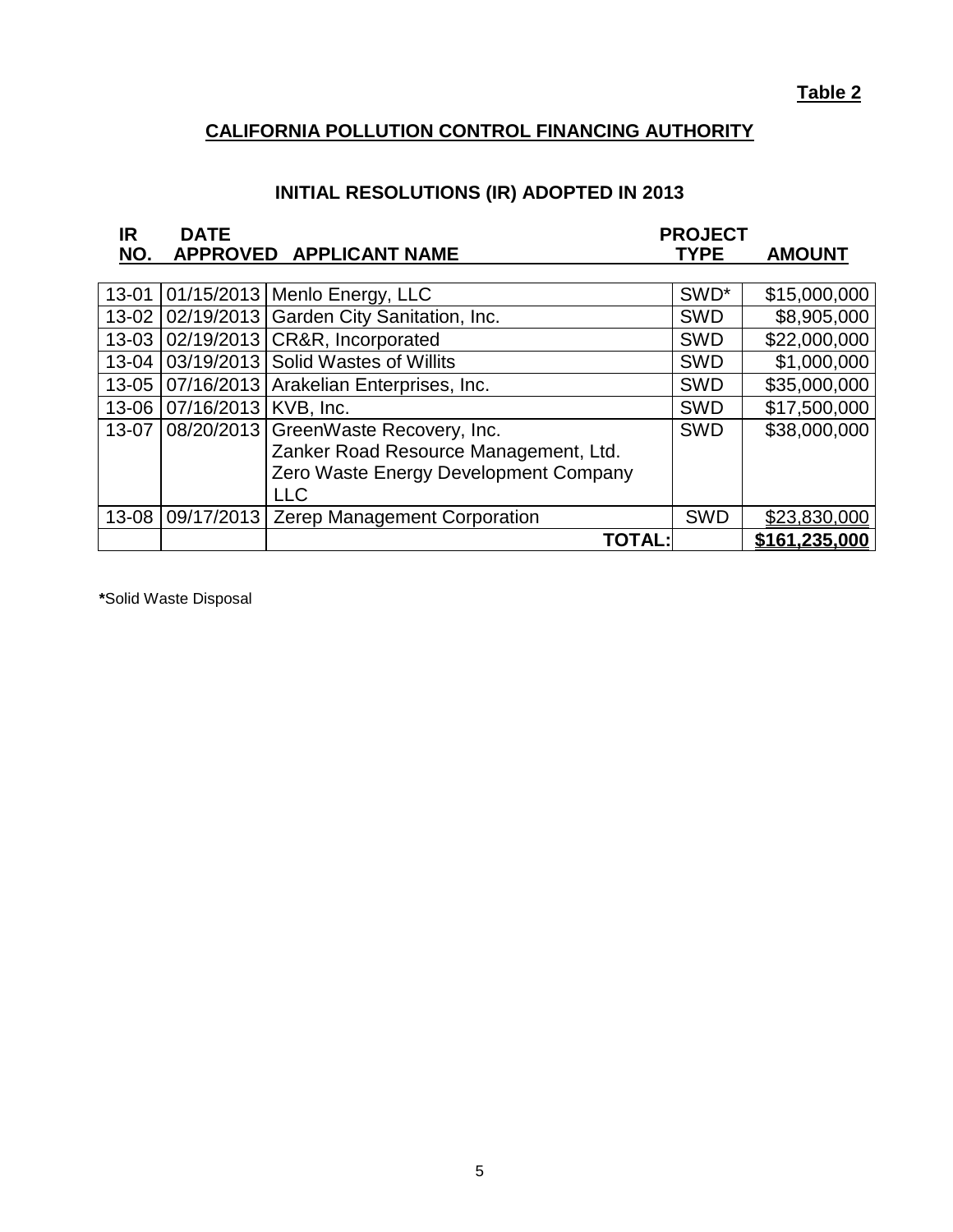#### **CALIFORNIA POLLUTION CONTROL FINANCING AUTHORITY**

#### **FINAL RESOLUTIONS (FR) ADOPTED IN 2013**

<span id="page-8-0"></span>

| <b>DATE</b><br><b>APPROVED</b> | FR | NO.<br><b>APPLICANT NAME</b>                                                                                                        | <b>PROJECT</b><br><b>TYPE</b> | <b>AMOUNT</b>   |
|--------------------------------|----|-------------------------------------------------------------------------------------------------------------------------------------|-------------------------------|-----------------|
|                                |    | 09/17/2013 532   GreenWaste Recovery, Inc.<br>Zanker Road Resource Management, Ltd.<br>Zero Waste Energy Development Company<br>LLC | SWD <sup>*</sup>              | \$103,025,000** |
|                                |    | TOTAL:                                                                                                                              |                               | \$103,025,000   |

\*Solid Waste Disposal

\*\*New Issue \$38,000,000; Refunding Bonds \$65,025,000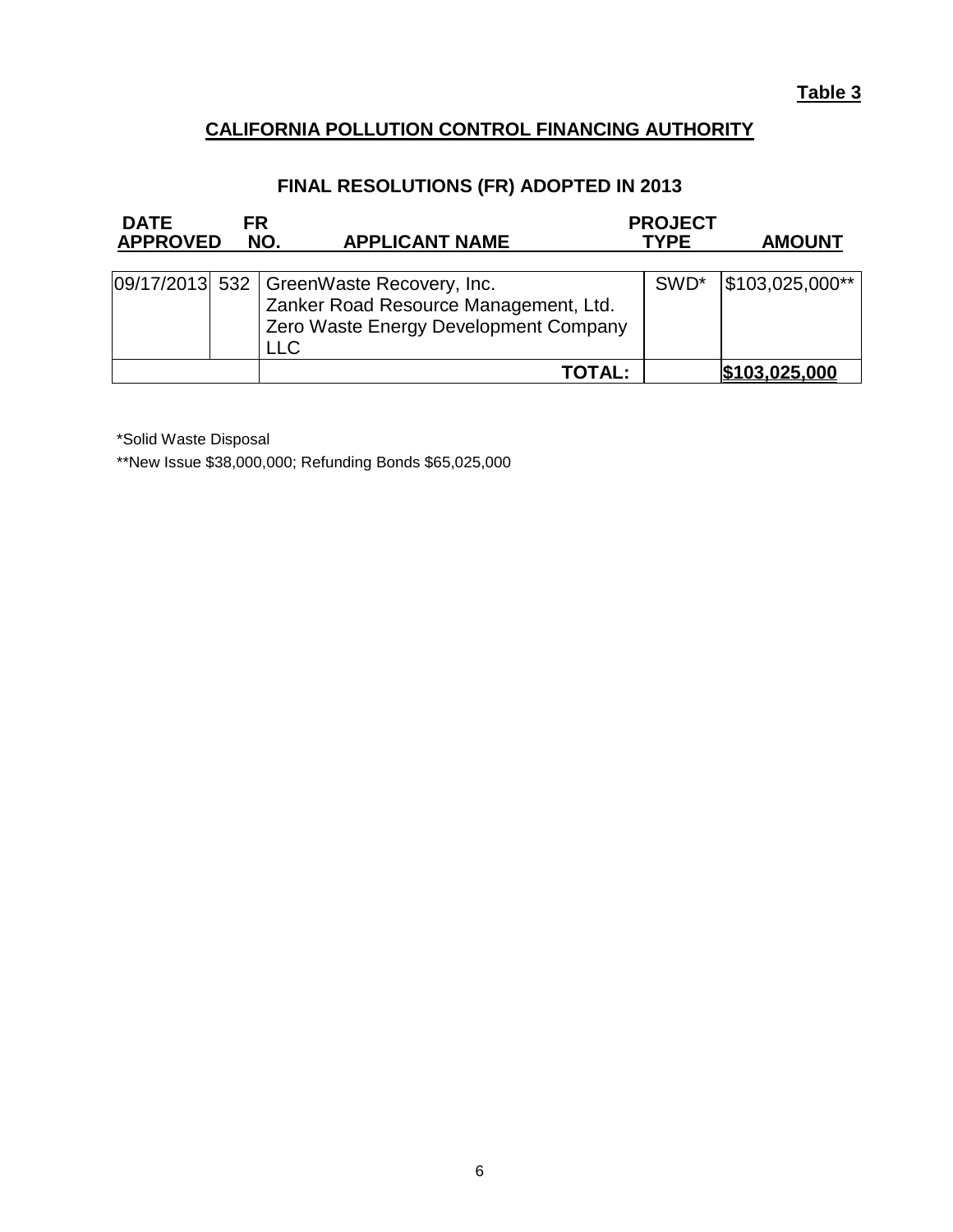#### **CALIFORNIA POLLUTION CONTROL FINANCING AUTHORITY**

#### **BONDS SOLD IN 2013**

<span id="page-9-0"></span>

| <b>CLOSING</b><br><b>DATE</b> | <b>BOND SHORT NAME</b>                                   | <b>PROJECT</b><br><b>TYPE</b> | <b>AMOUNT</b><br>OF ISSUE | <b>BEGINNING</b><br><b>INTEREST</b><br><b>RATE</b> | <b>MODE</b>    |
|-------------------------------|----------------------------------------------------------|-------------------------------|---------------------------|----------------------------------------------------|----------------|
| 11/06/2013                    | GreenWaste Recovery, Inc. Series<br>2013                 | SWD <sup>*</sup>              | \$40,880,000**            | .99                                                | <b>Monthly</b> |
| 11/06/2013                    | Zanker Road Resource Management,<br>Ltd. Series 2013     | <b>SWD</b>                    | \$29,755,000***           | .92                                                | Monthly        |
| 11/06/2013                    | Zero Waste Energy Development<br>Company LLC Series 2013 | <b>SWD</b>                    | \$32,390,000****          | 1.34                                               | Monthly        |
|                               | <b>TOTAL:</b>                                            |                               | \$103,025,000             |                                                    |                |

\*Solid Waste Disposal

\*\*New Money \$13,840,000; Refunding Bonds \$27,040,000

\*\*\*New Money \$24,160,000; Refunding Bonds \$5,595,000

\*\*\*\*Refunding Bonds \$32,390,000

Note: All bond sales negotiated.